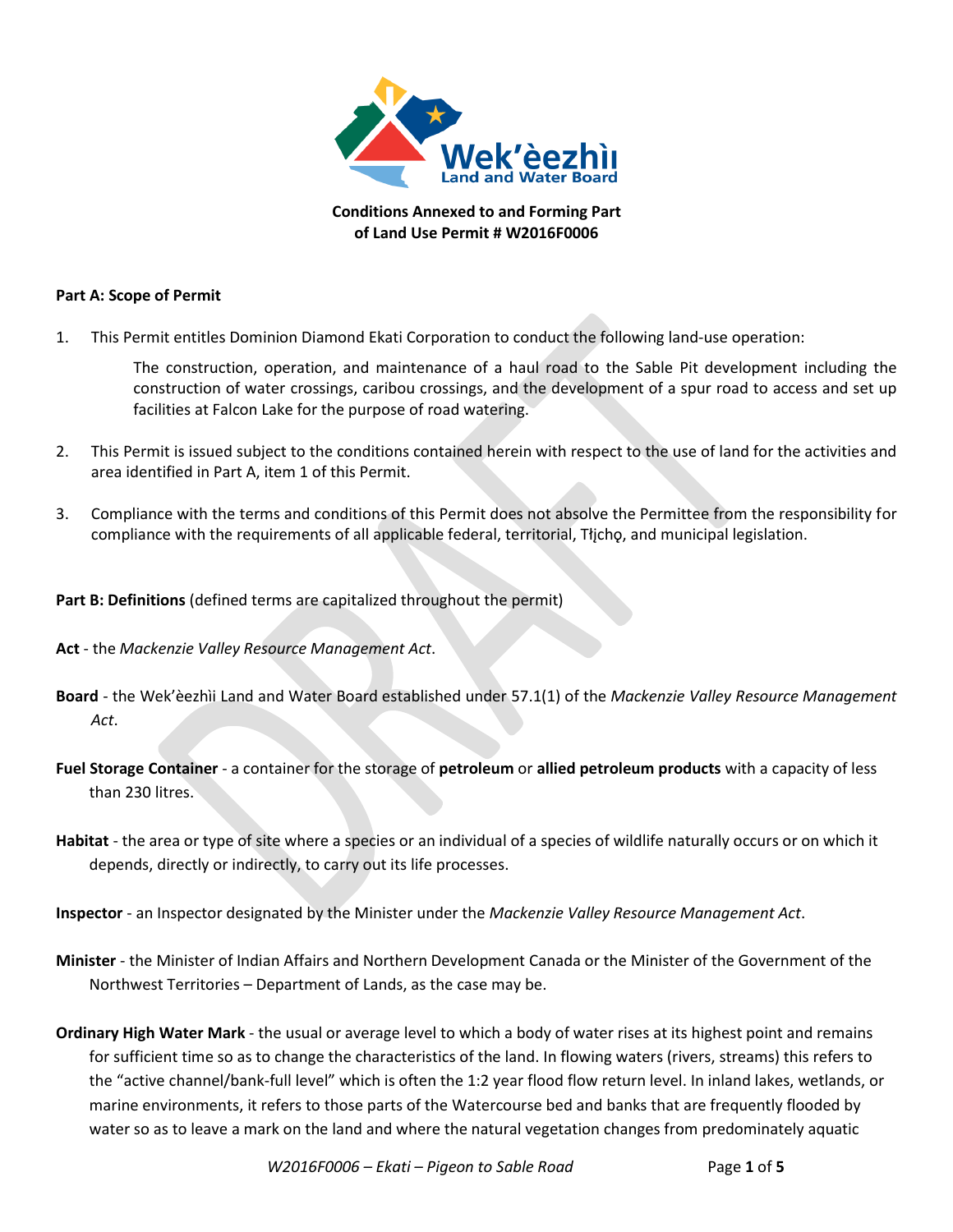vegetation to terrestrial vegetation (excepting water tolerant species). For reservoirs, this refers to normal high operating levels (full supply level).

- **Secondary Containment** containment that prevents liquids that leak from Fuel Storage Tanks or containers from reaching outside the containment area and includes double-walled tanks, piping, liners, and impermeable barriers.
- **Spill Contingency Plan** a document, developed in accordance with Aboriginal Affairs and Northern Development Canada's *Guidelines for Spill Contingency Planning* (April 2007)*,* that describes the set of procedures to be implemented to minimize the effects of a spill.
- **Waste Management Plan (WMP)** a document, developed in accordance with the Board's *Guidelines for Developing a Waste Management Plan,* that describes the methods of waste management from waste generation to final disposal.

**Watercourse** - a natural body of flowing or standing water or an area occupied by water during part of the year, and includes streams, springs, swamps and gulches but does not include groundwater.

*W2016F0006 – Ekati – Pigeon to Sable Road* Page **2** of **5**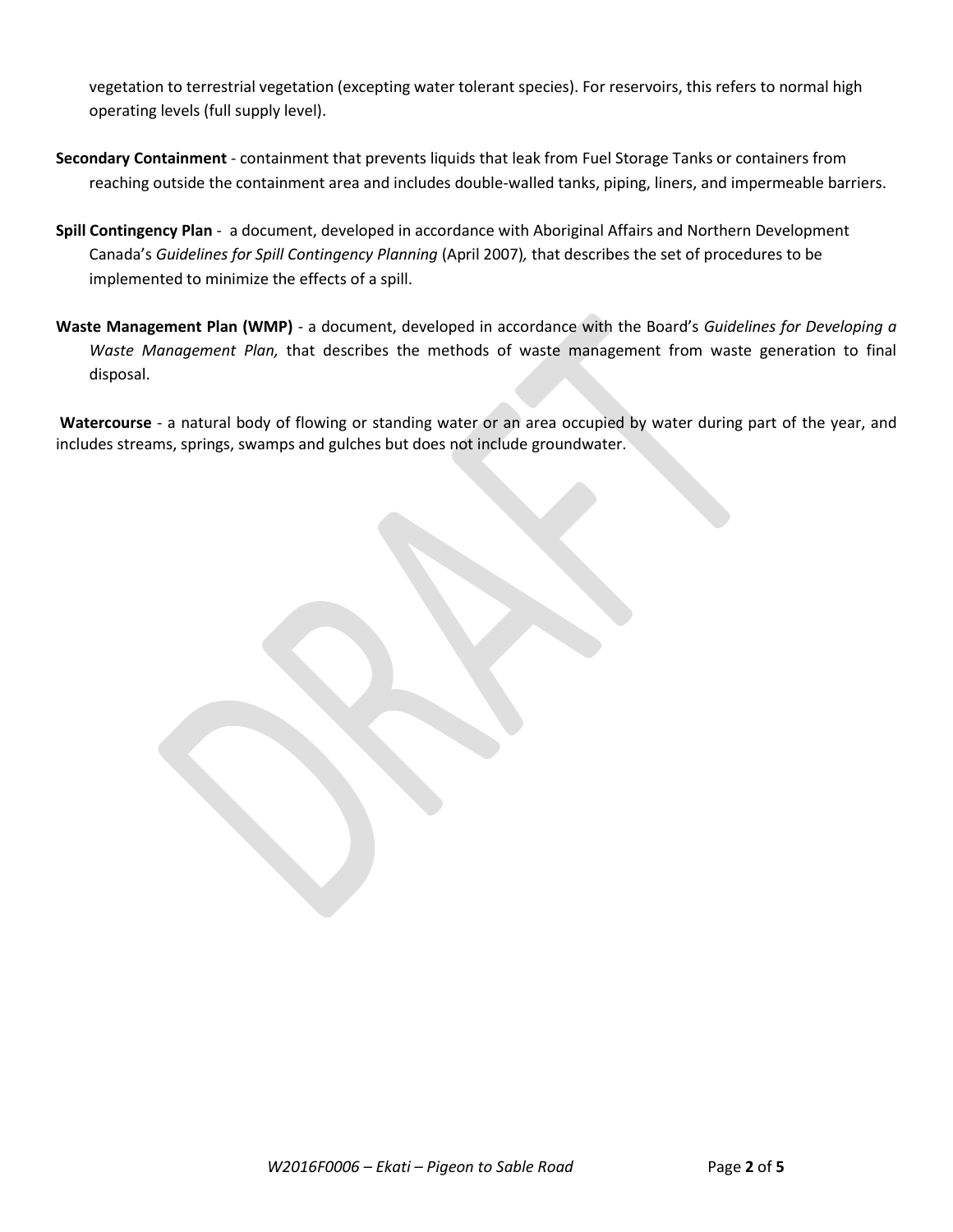**Part C: Conditions Applying to All Activities** (headings correspond to subsection 26(1) of the Mackenzie Valley Land Use Regulations)

### **26(1)(***a***) Location and Area**

- 1. The Permittee shall use an existing campsite, as described in the accepted application. **Existing Camp**
- 2. The Permittee shall not construct parallel lines or roads, unless an existing line or **Parallel Roads** road cannot be used.
- 3. The Permittee shall locate all lines, trails, and right-of-ways to be constructed **Parallel**  parallel to any Watercourse a minimum of thirty (30) metres from the Ordinary High Water Mark, except at crossings. **Watercourse**
- 4. The Permittee shall not conduct this land-use operation on any lands not designated **Location of Activities** in the accepted application.

#### **26(1)(***b***) Time**

| 5. | At least 48 hours prior to the commencement of this land-use operation, the <b>Contact Inspector</b><br>Permittee's Field Supervisor shall contact an Inspector at (867) 767-9187 ext. 24186.                                                                                                                                            |                                  |
|----|------------------------------------------------------------------------------------------------------------------------------------------------------------------------------------------------------------------------------------------------------------------------------------------------------------------------------------------|----------------------------------|
| 6. | At least 48 hours prior to commencement of this land-use operation, the Permittee Identify Agent<br>shall provide the following information, in writing, to the Board and an Inspector:<br>(a) the name(s) of the person(s) in charge of the field operation; (b) alternates; and<br>(c) all methods for contacting the above person(s). |                                  |
| 7. | At least ten days prior to the completion of the land-use operation, the Permittee<br>shall advise an Inspector of: (a) the plan for removal or storage of equipment and<br>materials; and (b) when final cleanup and reclamation of the land used will be<br>completed.                                                                 | <b>Reports Before</b><br>Removal |

# **26(1)(***c***) Type and Size of Equipment**

8. The Permittee shall not use any equipment except of a similar type, size, and **Only Approved**  number to that listed in the accepted application. **Equipment**

## **26(1)(***d***) Methods and Techniques**

9. Prior to the movement of any vehicle that exerts pressure on the ground in excess of 35 kPa, the Permittee shall scout proposed lines and routes to select the best location for crossing streams and avoiding terrain obstacles. **Detours and Crossings**

## **26(1)(***e***) Type, Location, Capacity, and Operation of All Facilities**

10. The Permittee shall ensure that the land use area is kept clean at all times. **Clean Work Area 26(1)(***f***) Control or Prevention of Ponding of Water, Flooding, Erosion, Slides, and** 

#### **Subsidence of Land** 11. The Permittee shall install and maintain culverts such that scouring does not occur. **Culvert Size**

- 12. The land-use operation shall not cause obstruction to any natural drainage. **Natural Drainage**
- 13. The Permittee shall minimize erosion by installing erosion control structures as the **Progressive Erosion**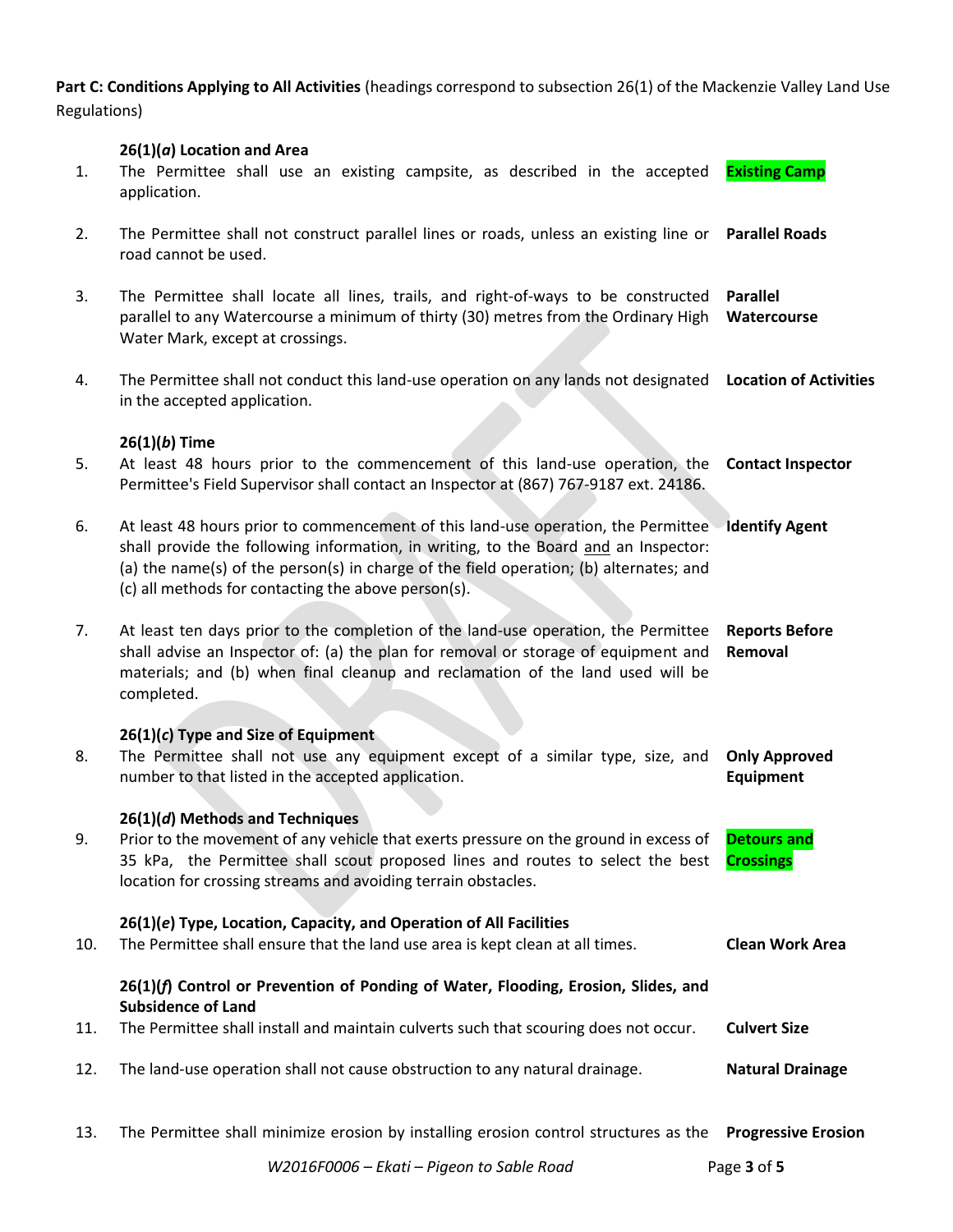land-use operation progresses. **Control** 14. The Permittee shall not move any equipment or vehicles unless the ground surface **Vehicle Movement**  is in a state capable of fully supporting the equipment or vehicles without rutting or **Freeze-up** gouging. 15. The Permittee shall minimize approach grades on all Watercourse crossings. **Minimize Approach 26(1)(***g***) Use, Storage, Handling, and Ultimate Disposal of Any Chemical or Toxic Material** 16. At least seven days prior to the use of any chemicals that were not identified in the **Chemicals**  accepted application, the MSDS sheets must be provided to an Inspector and the Board. 17. The Permittee shall maintain a record of all spills. For all reportable spills, as defined in the *NT-NU Spill Report Form,* the Permittee shall: (a) immediately report each spill to the 24-hour Spill Report Line (867) 920-8130; (b) report each spill to an Inspector within 24 hours; and (c) submit, to the Board and an Inspector, a detailed report on each spill within 30 days. **Report Spills 26(1)(***h***) Wildlife and Fish Habitat**  18. The Permittee shall take all reasonable measures to prevent damage to wildlife and **Habitat Damage** fish Habitat during this land-use operation. 19. Prior to construction of caribou crossings, the Permittee shall submit a plan showing the location and design of caribou crossings which incorporates input from Aboriginal organizations to the Board. The Permittee shall ensure caribou crossings are constructed in accordance with the Plan. **Caribou Crossings Plan 26(1)(***i***) Storage, Handling, and Disposal of Refuse or Sewage** 20. The Permittee shall adhere to the approved Waste Management Plan and shall annually review the plan and make any necessary revisions to reflect changes in operations, technology, chemicals, or fuels, or as directed by the Board. Revisions to the plan shall be submitted to the Board for approval. **Waste Management 26(1)(***j***) Protection of Historical, Archaeological, and Burial Sites** 21. The Permittee shall not operate any vehicle or equipment within thirty (30) metres **Archaeological**  of a known or suspected historical or archaeological site or burial ground. **Buffer**  22. The Permittee shall not knowingly remove, disturb, or displace any archaeological **Site Disturbance** specimen or site. 23. The Permittee shall, where a suspected archaeological or historical site, or burial ground is discovered: (a) immediately suspend operations on the site; and (b) notify the Board at (867) 765-4592 or an Inspector at (867) 767-9187 ext. 24186, and the Prince of Wales Northern Heritage Centre at (867) 920-6182 or 873-7688. **Site Discovery and Notification 26(1)(***l***) Security Deposit** 24. All costs to remediate the area under this Permit are the responsibility of the **Responsibility for**  Permittee. **Remediation Costs**

## **26(1)(***m***) Fuel Storage**